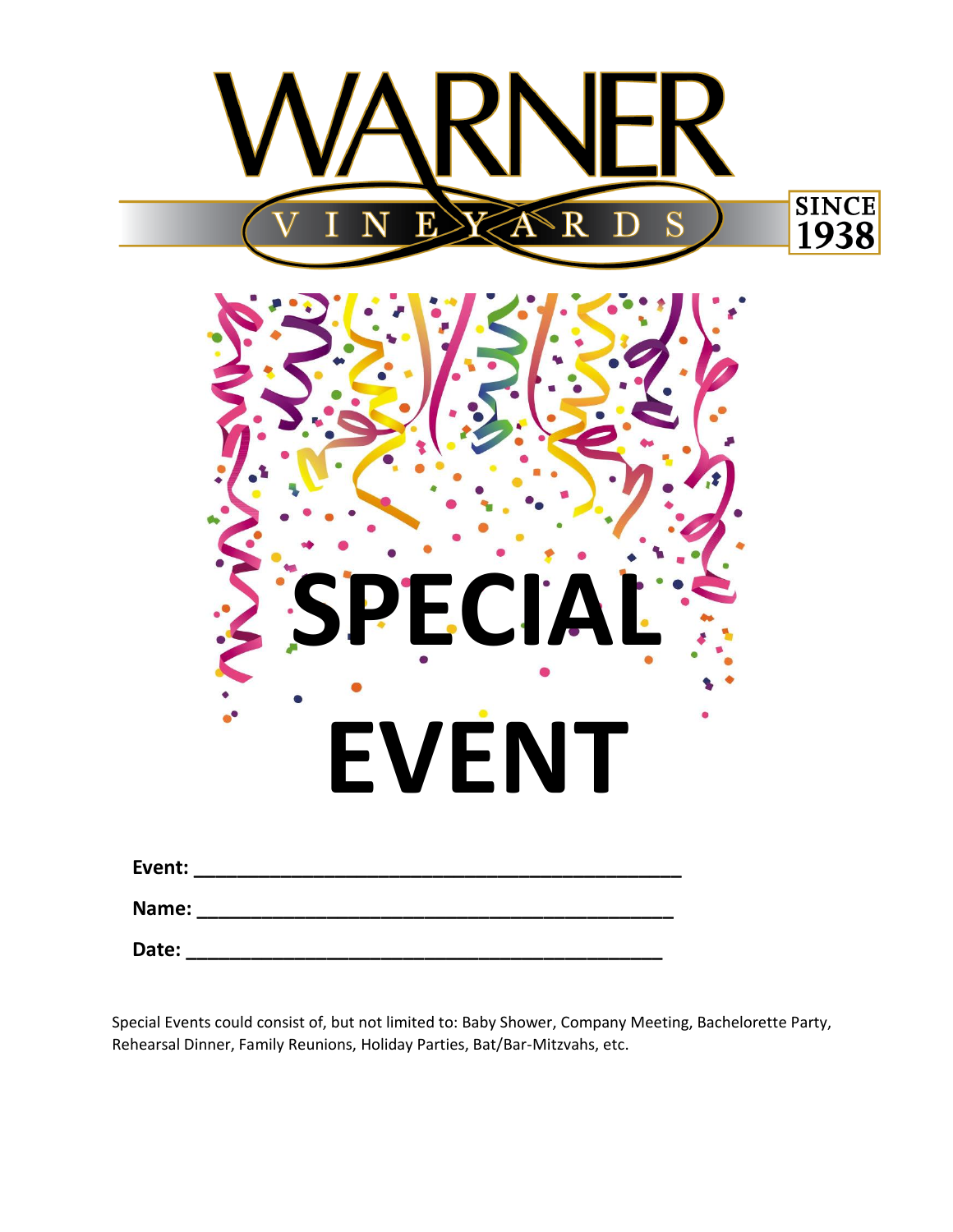*Our Beautiful Spaces*

- Center Dining Room (85 guests)
- o Outside Patio and Amphitheater (250 guests)



(All rentals will have 6% Sales tax added to the pricing list below)

Monday-Thursday - \$200/ hour Friday-Sunday - \$250/ hour 2 hour min 2 hour min

# *Our Lovely Amenities*

## **TABLES AND CHAIRS**

- Tables and Chairs for up to 175 people (4 chairs per table)
	- o Black Mesh Metal 44" Round Table
	- o Black Mesh Metal 39"H x 22"W Chairs
- Up to six 8' banquet tables may be reserved at no additional charge

## **SERVINGWARE**

- Warner Logo glasses to use for up to 50 guests
- Plates, bowls, linen napkin and silver wear; \$160/50 people, each additional 50 set \$100
- Clear Tables, restock and wash dishes \$100/50 ppl
- Coffee station; creamer + sugar \$100
- Table Décor (wine bottle with grapes) \$50

## **WINE, BEER, CIDERS, SELTZERS**

- By the glass; Everything \$7/glass
- Specific beers and wine must be requested 30 days prior to event
- 18% gratuity will be added to bar bill

#### **MISCELLANEOUS**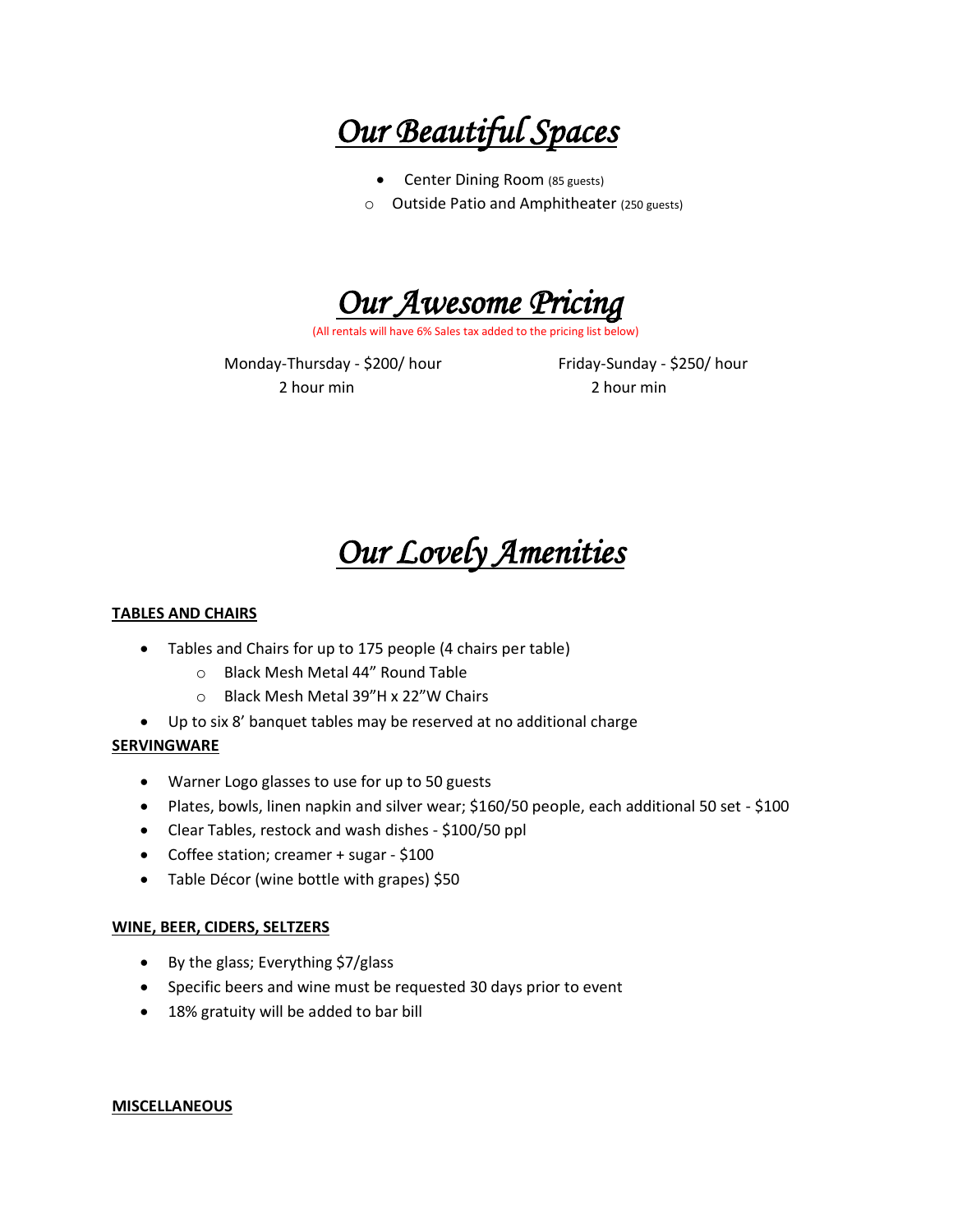- Band shell is wired with 100amp service for live music
- A Speaker available with Bluetooth
- Access to communal parking lot
- Access to communal bathrooms
- Each Bartender per 50 people is \$150 for day
- Day of Coordinator \$500 (Separate Contract)
- LED Sign on M40 with your "Saying" \$50
- Coffee/Tea Station \$100
- A La Carte Menu options for food

## **Terms of the Agreement**

Warner Vineyards will host the following event at its facility based on the following terms and conditions. Warner Vineyards shall not be liable for non-performance of this agreement, when such non-performance is attributable to labor disputes or strikes, accidents, governmental (federal, state or municipal) regulations and/or travel restrictions, acts of God and other causes whether enumerated or not, which are beyond the reasonable control of and prevent or interfere with the performance of Warner Vineyards and its staff.

This Reservation Agreement ("the Agreement") covers the rental space specified, as is, as well as access to parking lot and communal bathrooms. All other areas are deemed closed to event guests. Rooms not reserved in this contract will remain open for regular business activities during our regular business hours.

**(Client Initials)** \_\_\_\_\_\_\_\_\_\_\_\_\_

# **Payment: Payment shall be due as follows:**

**A 50% DEPOSIT AND A SIGNED CONTRACT WILL SECURE YOUR DATE**. Deposits must be paid in cash, check and / or credit card. A credit Card, Cash or Check may be used to pay the remaining balance of this agreement. **The final payment must be made 30 days before the event.** The (client) understands that upon the payment of the deposit, the Event Date is reserved and the **Deposit is NON-REFUNDABLE.** 

# **Warner Vineyard's must have a credit card on file. The credit card will not be charged but only for insurance if a non-payment on the date of the event.**

**(Client Initials) \_\_\_\_\_\_\_\_\_\_\_\_\_**

**Client Liability:** The event host (Client) shall be responsible and shall reimburse Warner Vineyards for any damages, loss or liability incurred on the premises by the client or their guests and/or by any persons or organization contracted by the client to provide services or goods prior to, during, and after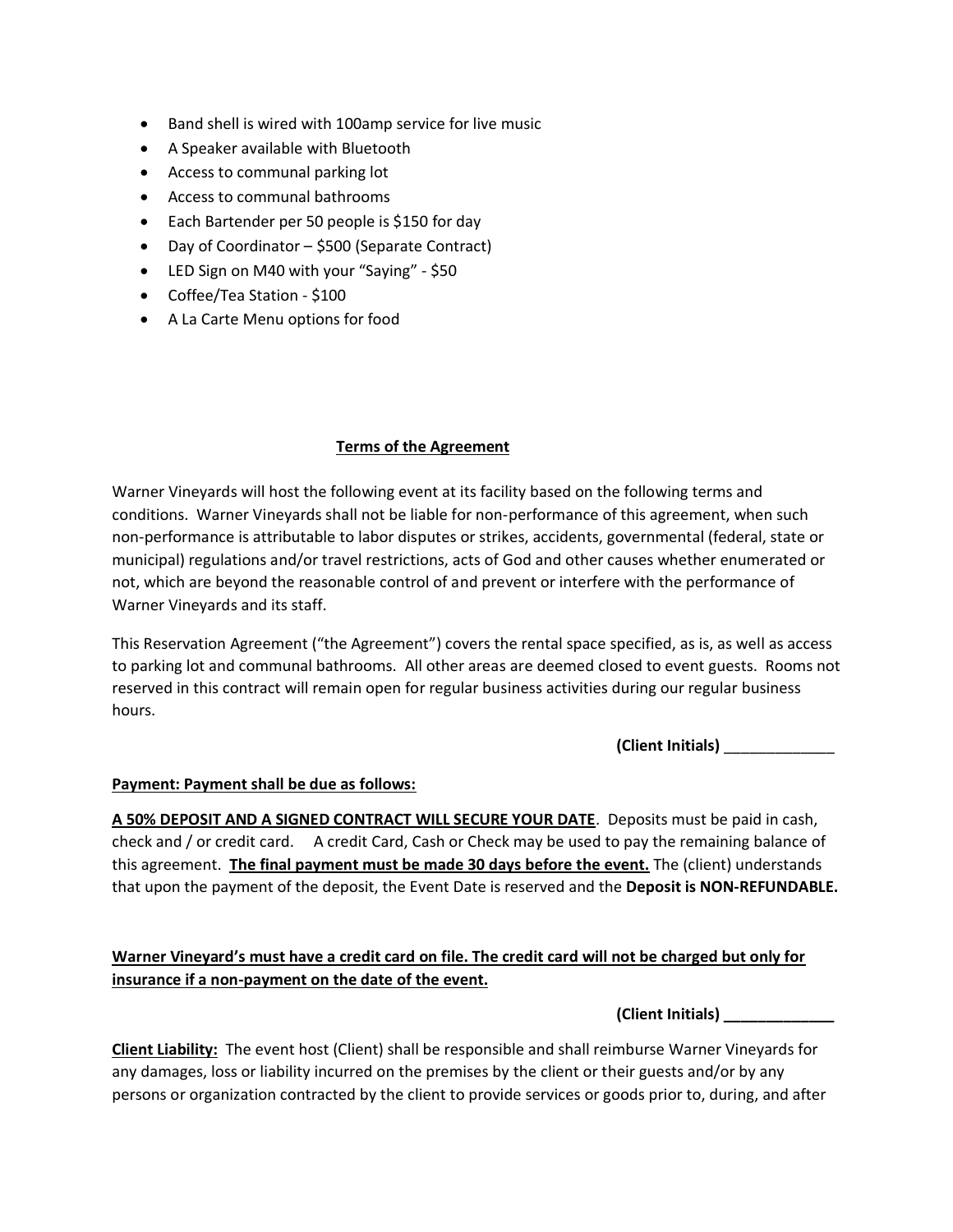the scheduled event. **Any clean up or damage that is deemed excessive, per Warner employee, will be subject to an additional damage or clean up fee, depending on the severity. (Client Initials) \_\_\_\_\_\_\_\_\_\_\_\_\_ A Non-Refundable Event Cleaning fee of \$100.00 is required to hold event at any location: (Client Initials) \_\_\_\_\_\_\_\_\_\_\_\_\_** Warner Vineyards shall not be responsible for any damages or loss of any merchandise or personal articles left on the premises prior to or after the event. **(Client Initials) Decorations:** Confetti, rice, glitter, gelatin décor balls are NOT permitted on the premises. **(Client Initials)** \_\_\_\_\_\_\_\_\_\_\_\_\_ **Food & Beverage**: Warner Vineyards does not provide catering services. All food and non-alcoholic beverages, as well as the associated service of said items, are the responsibility of the booking party. State Law demands that only Warner wine, beer, and cider be served on our property. **No Alcoholic Beverages from other sources besides Warner Vineyards Supplied drinks allowed on Premises. If any items are found the Client is subject to a \$250.00 Fine**.  **(Client Initials)** \_\_\_\_\_\_\_\_\_\_\_\_\_ In accordance with applicable Michigan State Laws, Warner Vineyards, a state licensed winery WILL NOT SERVE ALCOHOL BEVERAGES TO ANY PERSON UNDER THE AGE OF TWENTY-ONE YEARS. Proper identification will be required and checked. **(Client Initials)** \_\_\_\_\_\_\_\_\_\_\_\_ The undersigned represents that he/she has fully read and understands the terms of this Event

Reservation Agreement and that he/she is duly authorized to enter into this Agreement on behalf of (client). By signing this Agreement, you hereby unconditionally and irrevocably guarantee the payment and performance of the (Client) obligations as set forth in this Agreement.

**(Client Initials)** \_\_\_\_\_\_\_\_\_\_\_



*We love Warner Vineyards….*